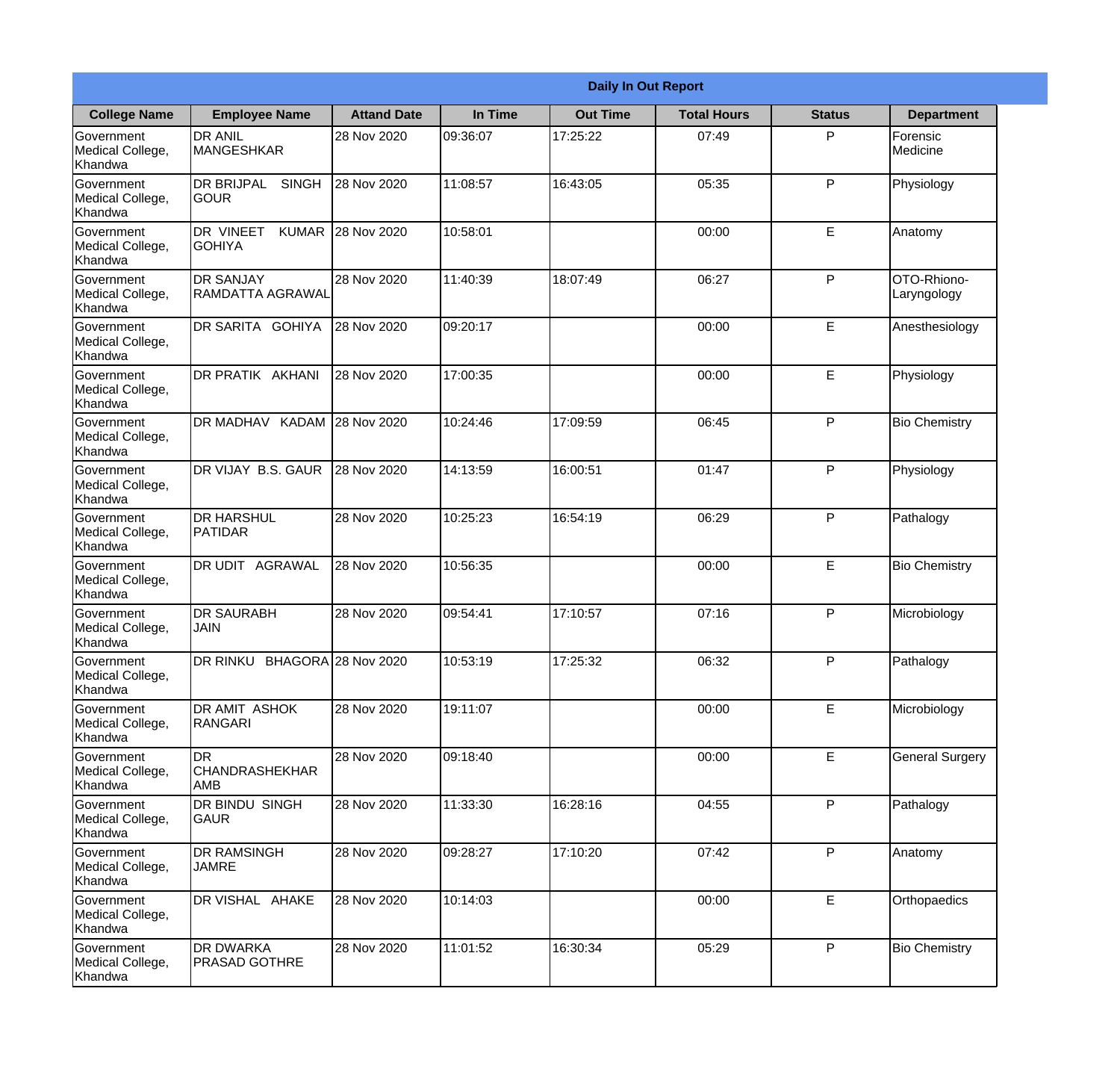| <b>Designation</b>                         | <b>Category</b>      |
|--------------------------------------------|----------------------|
| Assistant Professor                        | Para Clinical        |
| Demonstrator/Tutor   Non Clinical          |                      |
| Professor                                  | Non Clinical         |
| Professor                                  | Clinical             |
| Professor                                  | Clinical             |
| Assistant Professor                        | Non Clinical         |
| <b>Assistant Professor</b>                 | <b>INon Clinical</b> |
| Associate Professor Non Clinical           |                      |
| Assistant Professor   Para Clinical        |                      |
| Associate Professor Non Clinical           |                      |
| Associate Professor   Para Clinical        |                      |
| <b>Assistant Professor   Para Clinical</b> |                      |
| Professor                                  | Para Clinical        |
| Assistant Professor   Clinical             |                      |
| Associate Professor   Para Clinical        |                      |
| Demonstrator/Tutor   Non Clinical          |                      |
| <b>Assistant Professor</b>                 | <b>Clinical</b>      |
| Demonstrator/Tutor   Non Clinical          |                      |

## **Daily In Out Report**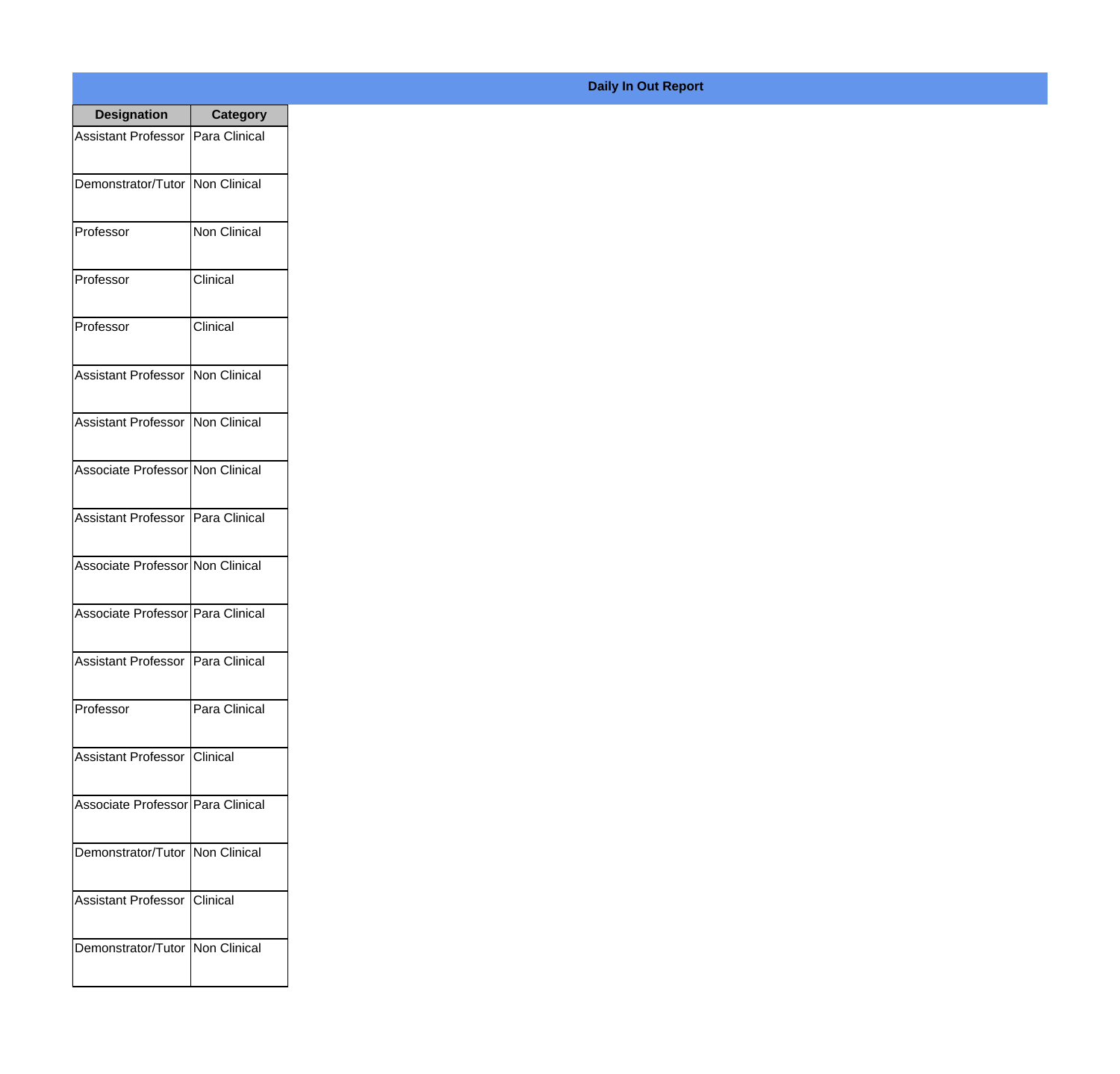|                                           |                                                       |             |          |          | <b>Daily In Out Report</b> |              |                       |
|-------------------------------------------|-------------------------------------------------------|-------------|----------|----------|----------------------------|--------------|-----------------------|
| Government<br>Medical College,<br>Khandwa | <b>DR SOUMITRA</b><br><b>SETHIA</b>                   | 28 Nov 2020 | 09:36:15 | 14:39:03 | 05:03                      | P            | Community<br>Medicine |
| Government<br>Medical College,<br>Khandwa | <b>DR SOURYAKANT</b><br>VARANDANI                     | 28 Nov 2020 | 10:48:30 | 17:10:45 | 06:22                      | $\mathsf{P}$ | Community<br>Medicine |
| Government<br>Medical College,<br>Khandwa | <b>DR RASHMI YADAV</b>                                | 28 Nov 2020 | 09:53:03 | 17:10:29 | 07:17                      | P            | Community<br>Medicine |
| Government<br>Medical College,<br>Khandwa | <b>MR PIYUSH KUMAR</b><br><b>MISHRA</b>               | 28 Nov 2020 | 10:26:03 | 18:20:13 | 07:54                      | $\mathsf{P}$ | Community<br>Medicine |
| Government<br>Medical College,<br>Khandwa | DR SACHIN PARMAR 28 Nov 2020                          |             | 10:55:27 | 19:04:52 | 08:09                      | $\mathsf{P}$ | Community<br>Medicine |
| Government<br>Medical College,<br>Khandwa | <b>DR SAGAR MEENA</b>                                 | 28 Nov 2020 | 10:55:20 |          | 00:00                      | E            | Forensic<br>Medicine  |
| Government<br>Medical College,<br>Khandwa | DR PRAMILA VERMA 28 Nov 2020                          |             | 13:45:41 |          | 00:00                      | E            | Paediatrics           |
| Government<br>Medical College,<br>Khandwa | DR MANOJ BALKE                                        | 28 Nov 2020 | 08:37:54 | 13:17:07 | 04:40                      | ${\sf P}$    | Ophthalmology         |
| Government<br>Medical College,<br>Khandwa | <b>DR GARIMA</b><br><b>AGRAWAL VARSHNEY</b>           | 28 Nov 2020 | 09:57:35 | 16:26:51 | 06:29                      | P            | Paediatrics           |
| Government<br>Medical College,<br>Khandwa | <b>DR SIDDHARTH</b><br><b>BANODE</b>                  | 28 Nov 2020 | 09:21:33 | 17:00:44 | 07:39                      | $\mathsf{P}$ | Pharmacology          |
| Government<br>Medical College,<br>Khandwa | <b>DR PRIYA KAPOOR</b><br><b>KAPOOR</b>               | 28 Nov 2020 | 10:23:25 | 17:06:56 | 06:43                      | P            | Pathalogy             |
| Government<br>Medical College,<br>Khandwa | <b>DR SAPNA</b><br><b>MAHESHRAM</b>                   | 28 Nov 2020 | 10:20:49 | 17:55:45 | 07:35                      | P            | Community<br>Medicine |
| Government<br>Medical College,<br>Khandwa | <b>DR RAJENDRA</b><br><b>SINGH MANDLOI</b>            | 28 Nov 2020 | 09:58:28 | 16:42:58 | 06:44                      | P            | <b>Bio Chemistry</b>  |
| Government<br>Medical College,<br>Khandwa | <b>DR SEEMA</b><br><b>SUDHAKARRAO</b><br><b>SUTAY</b> | 28 Nov 2020 | 10:18:21 |          | 00:00                      | E            | Forensic<br>Medicine  |
| Government<br>Medical College,<br>Khandwa | <b>DR AJAY</b><br>NARWARIYA                           | 28 Nov 2020 | 11:12:51 |          | 00:00                      | E            | Microbiology          |
| Government<br>Medical College,<br>Khandwa | <b>DR NISHA</b><br>KAITHWAS                           | 28 Nov 2020 | 10:39:47 | 13:22:17 | 02:43                      | P            | Psychiatry            |
| Government<br>Medical College,<br>Khandwa | <b>DR NISHA</b><br>KAITHWAS                           | 28 Nov 2020 | 15:36:16 |          | 02:43                      | P            | Psychiatry            |
| Government<br>Medical College,<br>Khandwa | <b>DR ANANT</b><br><b>TUKARAM PAWAR</b>               | 28 Nov 2020 | 19:04:59 |          | 00:00                      | E            | Community<br>Medicine |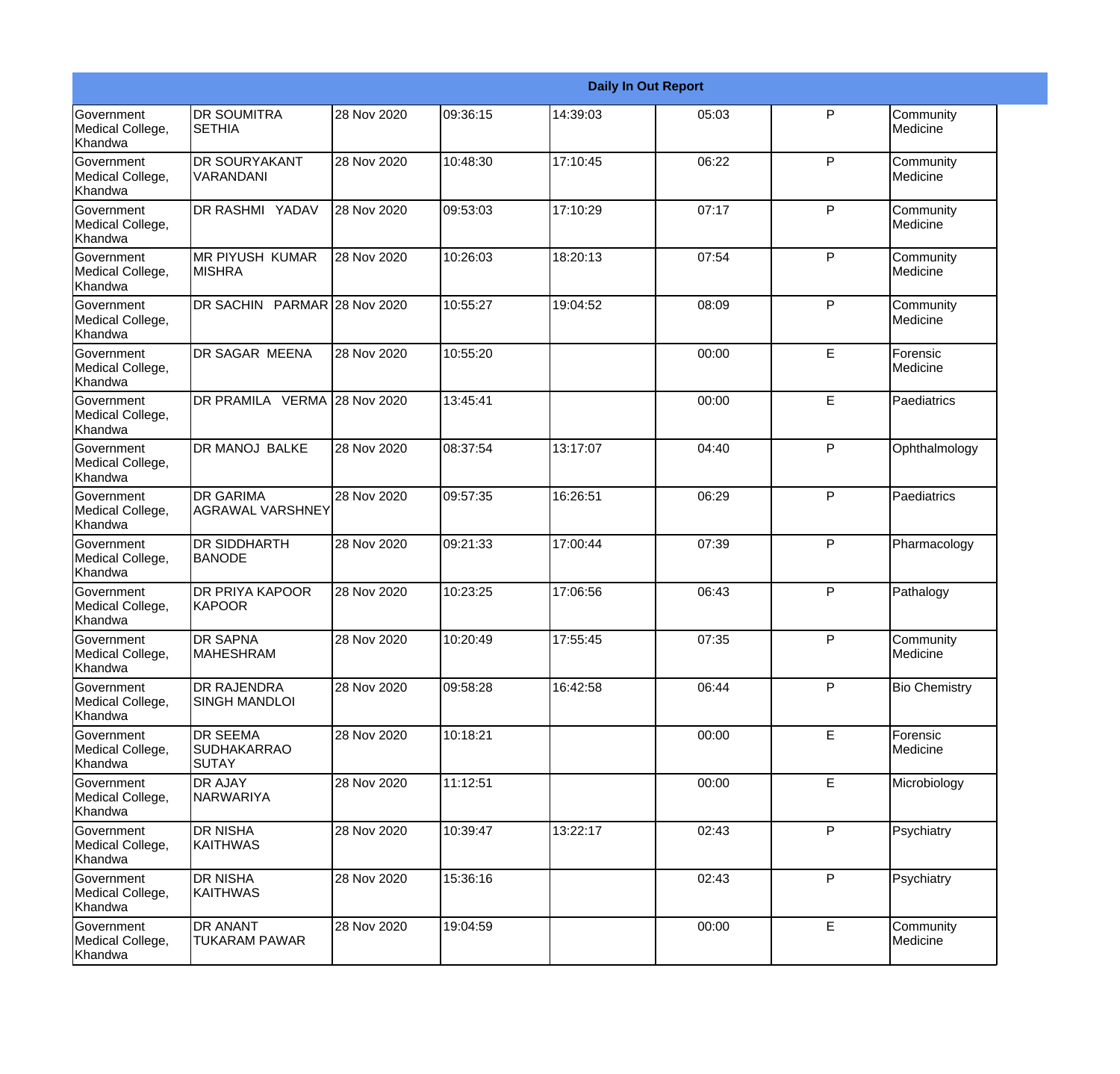| Assistant Professor   Para Clinical |               |
|-------------------------------------|---------------|
| Demonstrator/Tutor   Para Clinical  |               |
| Assistant Professor   Para Clinical |               |
| Statistician                        | Para Clinical |
| Assistant Professor   Para Clinical |               |
| Demonstrator/Tutor Para Clinical    |               |
| Professor                           | Clinical      |
| Assistant Professor Clinical        |               |
| Associate Professor Clinical        |               |
| Associate Professor Para Clinical   |               |
| Demonstrator/Tutor Para Clinical    |               |
| Associate Professor Para Clinical   |               |
| Demonstrator/Tutor   Non Clinical   |               |
| Professor                           | Para Clinical |
| Demonstrator/Tutor   Para Clinical  |               |
| Assistant Professor Clinical        |               |
| Assistant Professor   Clinical      |               |
| Professor                           | Para Clinical |
|                                     |               |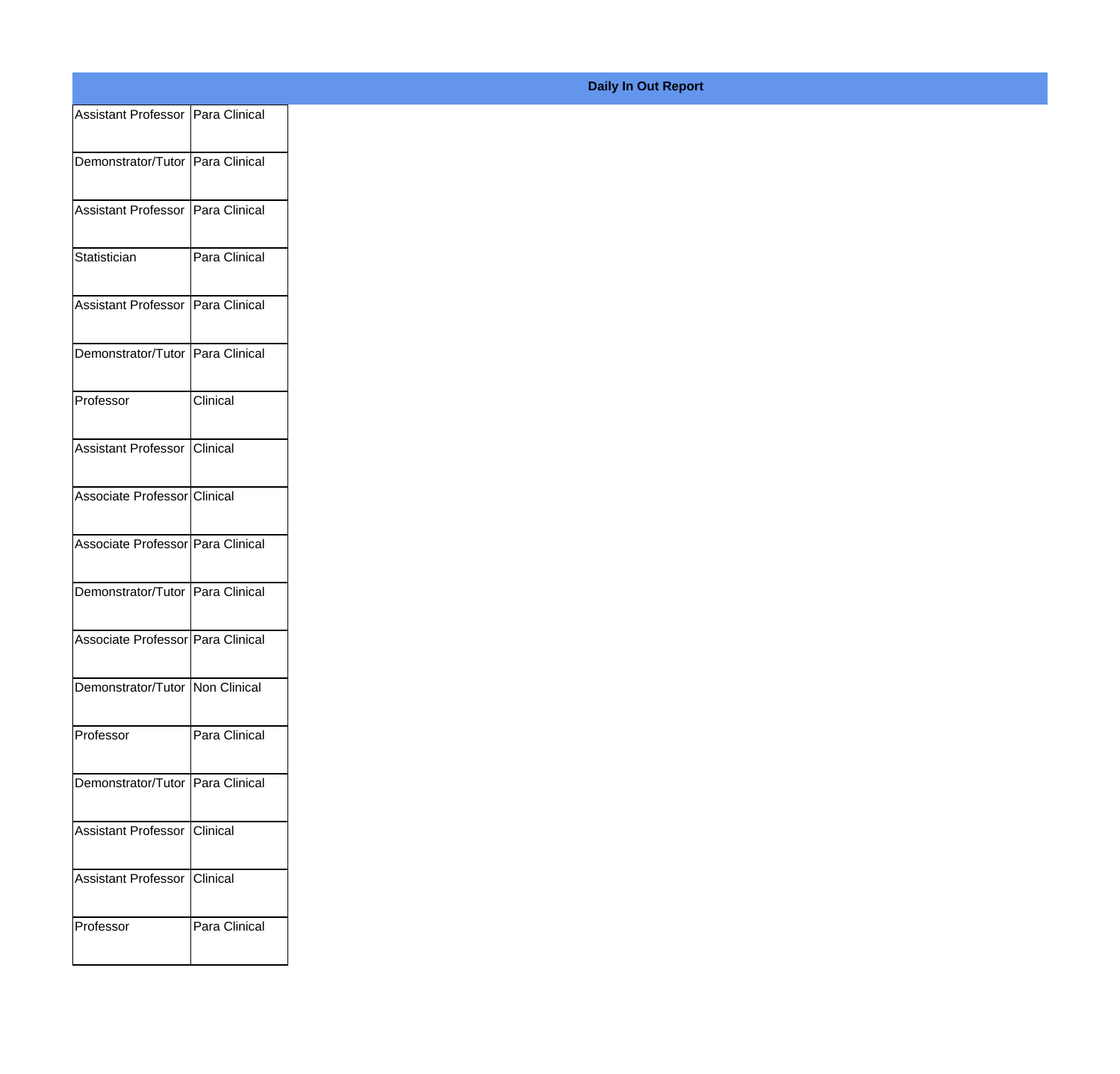|                                           |                                                       |             |          |          | <b>Daily In Out Report</b> |              |                             |
|-------------------------------------------|-------------------------------------------------------|-------------|----------|----------|----------------------------|--------------|-----------------------------|
| Government<br>Medical College,<br>Khandwa | DR SHAIKH M.KHALIQ 28 Nov 2020                        |             | 11:17:29 |          | 00:00                      | E            | <b>Bio Chemistry</b>        |
| Government<br>Medical College,<br>Khandwa | <b>DR RAJU</b>                                        | 28 Nov 2020 | 09:27:33 | 18:08:08 | 08:41                      | $\mathsf{P}$ | Forensic<br>Medicine        |
| Government<br>Medical College,<br>Khandwa | <b>DR MAHENDRA</b><br><b>IPANWAR</b>                  | 28 Nov 2020 | 09:39:35 |          | 00:00                      | E            | Orthopaedics                |
| Government<br>Medical College,<br>Khandwa | <b>DR SITARAM</b><br>SOLANKI                          | 28 Nov 2020 | 09:45:42 | 18:07:35 | 08:22                      | P            | Forensic<br>Medicine        |
| Government<br>Medical College,<br>Khandwa | <b>DR RANJEET</b><br><b>BADOLE</b>                    | 28 Nov 2020 | 08:27:59 | 09:38:37 | 01:11                      | P            | <b>General Medicine</b>     |
| Government<br>Medical College,<br>Khandwa | <b>DR RANJEET</b><br><b>BADOLE</b>                    | 28 Nov 2020 | 13:51:25 |          | 01:11                      | P            | <b>General Medicine</b>     |
| Government<br>Medical College,<br>Khandwa | <b>DR ARUN KUMAR</b><br>PARGI                         | 28 Nov 2020 | 10:14:41 |          | 00:00                      | E            | <b>General Surgery</b>      |
| Government<br>Medical College,<br>Khandwa | <b>IDR ASHOK</b><br><b>BHAUSAHEB NAJAN</b>            | 28 Nov 2020 | 10:24:04 | 17:25:14 | 07:01                      | P            | Forensic<br>Medicine        |
| Government<br>Medical College,<br>Khandwa | <b>DR NITESHKUMAR</b><br>KISHORILAL<br><b>RATHORE</b> | 28 Nov 2020 | 09:44:51 | 17:51:31 | 08:07                      | P            | Pharmacology                |
| Government<br>Medical College,<br>Khandwa | <b>DR PRIYESH</b><br><b>MARSKOLE</b>                  | 28 Nov 2020 | 10:38:31 | 17:09:48 | 06:31                      | P            | Community<br>Medicine       |
| Government<br>Medical College,<br>Khandwa | <b>DR SANGEETA</b><br><b>CHINCHOLE</b>                | 28 Nov 2020 | 10:57:16 |          | 00:00                      | E            | Physiology                  |
| Government<br>Medical College,<br>Khandwa | DR NEERAJ KUMAR                                       | 28 Nov 2020 | 09:26:14 | 15:27:23 | 06:01                      | P            | Dentisry                    |
| Government<br>Medical College,<br>Khandwa | DR VIJAY NAYAK                                        | 28 Nov 2020 | 17:09:34 |          | 00:00                      | E            | Anatomy                     |
| Government<br>Medical College,<br>Khandwa | DR SUNIL BAJOLIYA                                     | 28 Nov 2020 | 09:08:04 | 18:43:23 | 09:35                      | P            | OTO-Rhiono-<br>Laryngology  |
| Government<br>Medical College,<br>Khandwa | DR NISHA MANDLOI<br>PANWAR                            | 28 Nov 2020 | 09:35:49 |          | 00:00                      | E            | Obstetrics &<br>Gynaecology |
| Government<br>Medical College,<br>Khandwa | DR NANDINI DIXIT                                      | 28 Nov 2020 | 12:25:22 |          | 00:00                      | E            | Paediatrics                 |
| Government<br>Medical College,<br>Khandwa | <b>DR SATISH</b><br><b>CHANDEL</b>                    | 28 Nov 2020 | 19:10:16 |          | 00:00                      | E            | Pharmacology                |
| Government<br>Medical College,<br>Khandwa | <b>DR JITENDRA</b><br><b>AHIRWAR</b>                  | 28 Nov 2020 | 10:48:46 | 17:25:04 | 06:37                      | $\mathsf{P}$ | Pathalogy                   |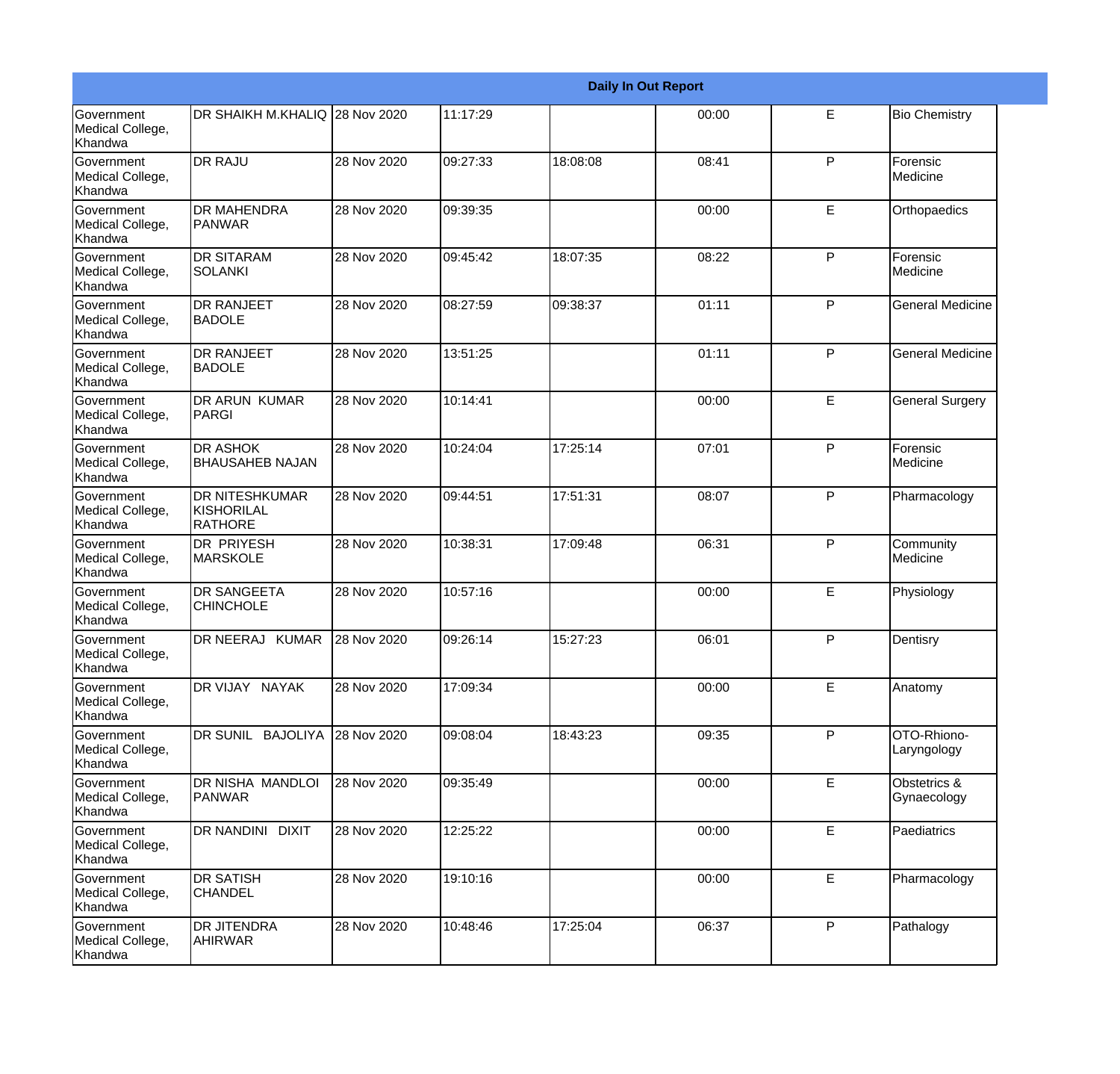|                                     |              | <b>Daily In Out Report</b> |
|-------------------------------------|--------------|----------------------------|
| Professor                           | Non Clinical |                            |
| Demonstrator/Tutor Para Clinical    |              |                            |
| Assistant Professor Clinical        |              |                            |
| Demonstrator/Tutor Para Clinical    |              |                            |
| Assistant Professor Clinical        |              |                            |
| Assistant Professor Clinical        |              |                            |
| Assistant Professor Clinical        |              |                            |
| Associate Professor Para Clinical   |              |                            |
| Demonstrator/Tutor   Para Clinical  |              |                            |
| Associate Professor Para Clinical   |              |                            |
| Demonstrator/Tutor Non Clinical     |              |                            |
| Assistant Professor Clinical        |              |                            |
| Associate Professor Non Clinical    |              |                            |
| Assistant Professor Clinical        |              |                            |
| Associate Professor Clinical        |              |                            |
| Assistant Professor Clinical        |              |                            |
| Assistant Professor   Para Clinical |              |                            |
| Demonstrator/Tutor Para Clinical    |              |                            |
|                                     |              |                            |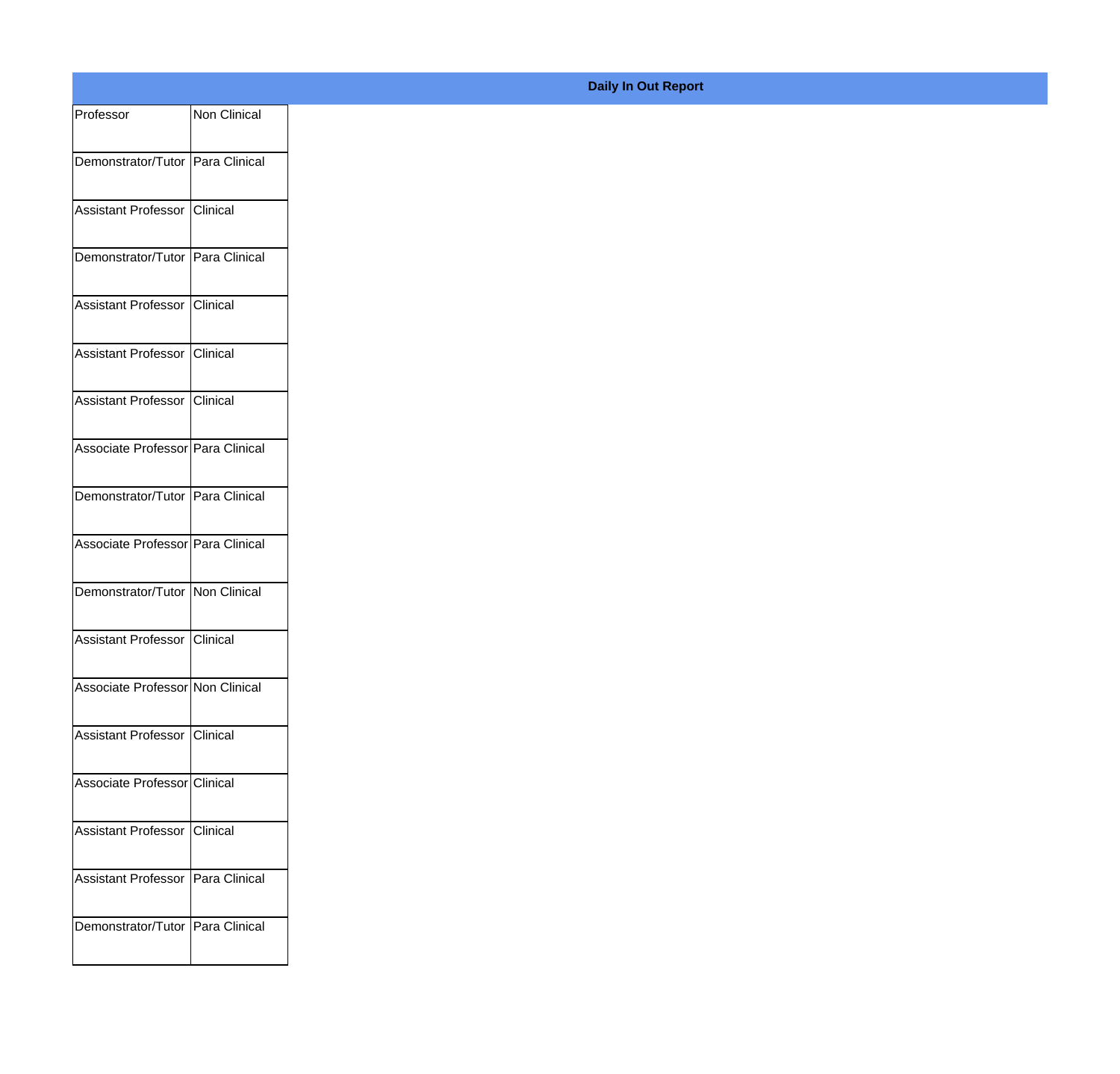|                                                  |                                               |             |          | <b>Daily In Out Report</b> |       |   |                      |
|--------------------------------------------------|-----------------------------------------------|-------------|----------|----------------------------|-------|---|----------------------|
| <b>Government</b><br>Medical College,<br>Khandwa | <b>DR MUKTESHWARI</b><br>IGUPTA               | 28 Nov 2020 | 10:36:43 | 17:54:25                   | 07:18 | P | Pharmacology         |
| Government<br>Medical College,<br>Khandwa        | <b>DR PURTI AGARWAL</b><br><b>SAINI</b>       | 28 Nov 2020 | 10:37:31 | 15:23:56                   | 04:46 | P | Pathalogy            |
| Government<br>Medical College,<br>Khandwa        | <b>IDR YASHPAL RAY</b>                        | 28 Nov 2020 | 11:58:00 |                            | 00:00 | E | Anatomy              |
| Government<br>Medical College,<br>Khandwa        | <b>DR DEEPIKA</b><br>IPANWAR                  | 28 Nov 2020 | 11:10:18 | 16:20:42                   | 05:10 | P | <b>Bio Chemistry</b> |
| <b>Government</b><br>Medical College,<br>Khandwa | <b>IDR VISHAL</b><br><b>KUMAR</b><br>THAKRE   | 28 Nov 2020 | 10:10:08 | 17:04:00                   | 06:54 | P | Physiology           |
| Government<br>Medical College,<br><b>Khandwa</b> | <b>DR SHAILENDRA</b><br><b>ISINGH CHOUHAN</b> | 28 Nov 2020 | 10:46:32 |                            | 00:00 | E | Orthopaedics         |